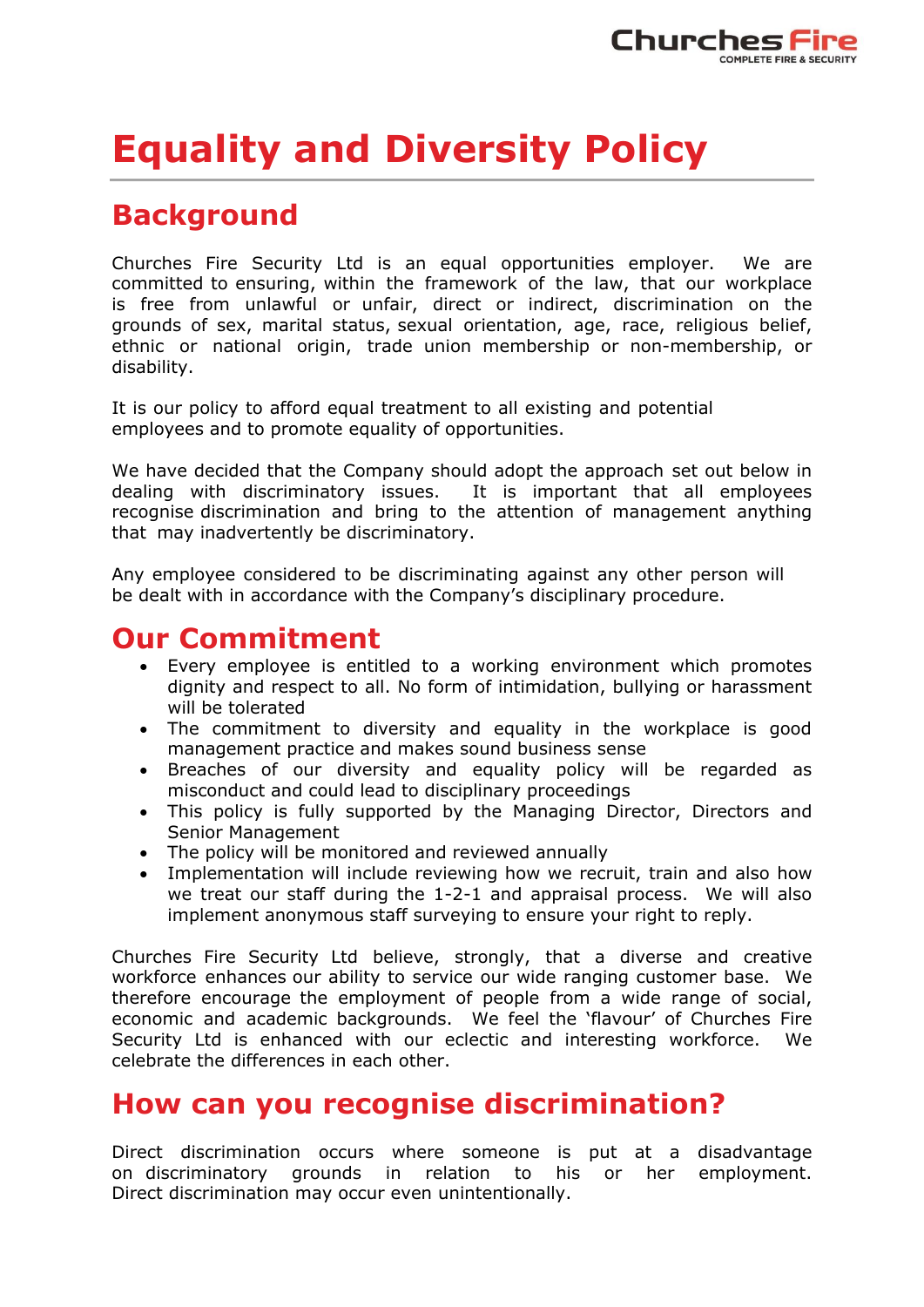

Indirect discrimination occurs where the individual's employment is subject to a condition which one sex or race/nationality finds more difficult to meet than another although it might appear that the condition has no discrimination.

Disability discrimination occurs where an individual is disadvantaged in employment or during recruitment for a reason connected with his/her disability unless the discrimination cannot be avoided by making reasonable adjustments to the working practices or physical environment.

Victimisation occurs where an individual is treated less favorably than their colleagues are because they have taken action to assert their statutory rights or assisted a colleague with information in that regard.

## **Implementing the Policy**

Recruitment and selection will be made on the basis of fair and objective criteria. The Company's selection procedures are reviewed from time to time to ensure that they are appropriate for achieving our objectives and for avoiding unlawful discrimination.

The needs of job applicants and existing employees who have a disability will be monitored to ensure that, wherever possible, reasonable adjustments are made to enable them to enter into or remain in employment with us.

Promotion opportunities, training and other employee benefits will be considered without discrimination.

Person and job specifications shall be limited to those elements, which are necessary to do the job effectively.

All employees have a right to equality or opportunity and a duty to ensure that right is given to other employees by implementing this policy.

Employees who do not act in accordance with this policy will be deemed to be in breach of their terms and conditions of employment and will be dealt with in accordance with the disciplinary procedure. Anyone who believes that he or she may have been a victim of discrimination or in any way disadvantaged on discriminatory grounds is entitled to raise the matter through the Company's grievance procedure.

If you have any queries or concerns, they should be addressed to your manager.

#### **Monitoring and Review Arrangements**

The Company will regularly monitor its policies to ensure that it pursues an effective policy of equal opportunity.